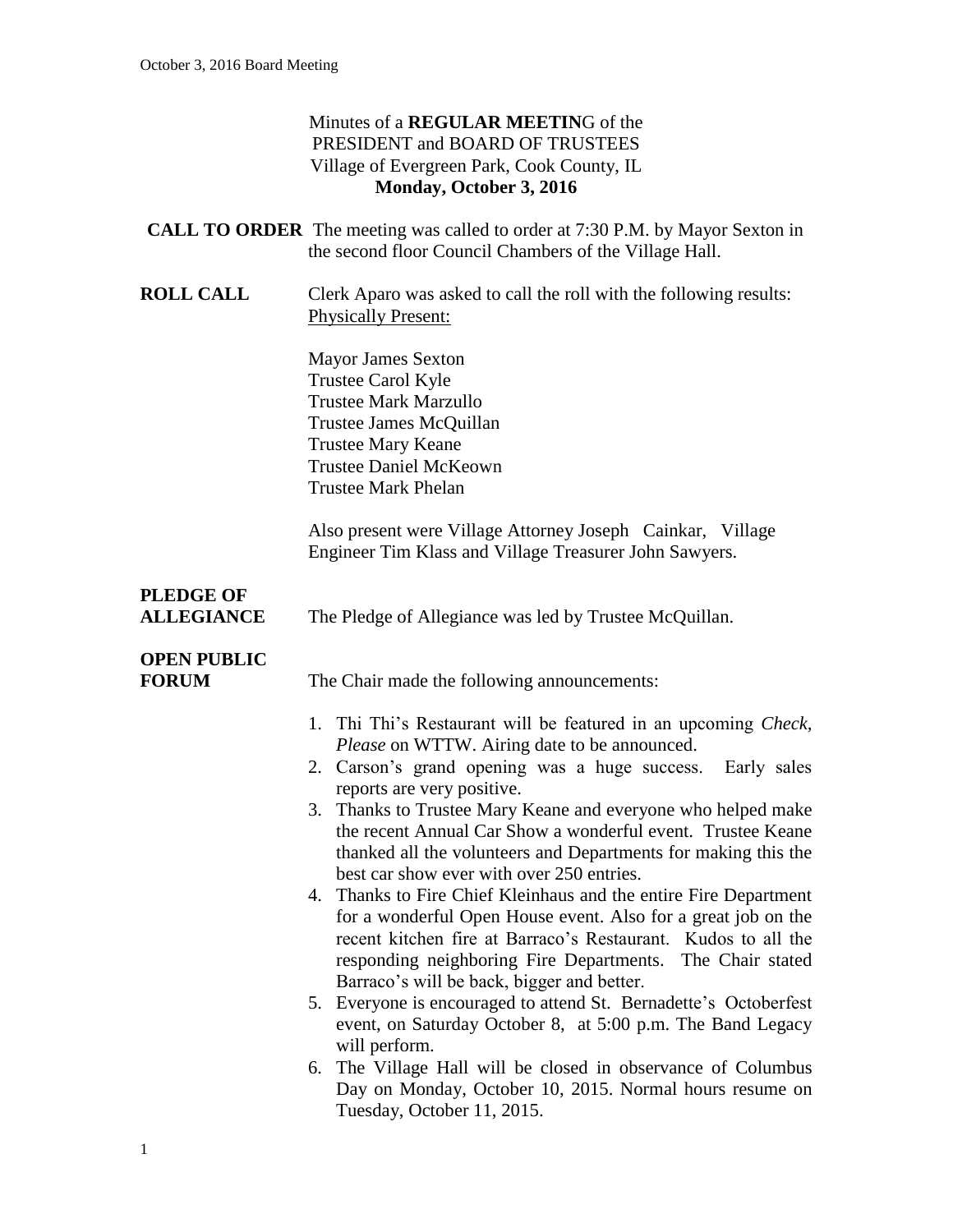- 7. Annual Pass, Punt and Kick Contest for boys and girls ages 6- 11 is Friday, October 21, 2016 at 4:30 p.m. at Duffy Park.
- 8. Flu shots available in the Community Room at the Village Hall on Wednesday, November 2, 2016 from 7:00 a.m. to 10:00 a.m. Insurance accepted-BCBS Medicare Part B and Medicaid. Self-pay (no insurance) cost is \$31.99. Flu shots provided by Walgreens. For more info contact the Village Hall.
- 9. Annual Halloween parade at the Community Center is from 6:00 to 7:30 p.m. on Friday October 28, 2016.
- 10. Saturday, October 5, is the annual Pumpkin Smash at the Community Center.
- 11. Farmers Market continues every Thursday from 7 am to 1 p.m. through October 2016.
- 12. The EP Environmental Committee will hold a fall Textile event at Yukich Field from 9:30 a.m. to 12:30 p.m. everyone is encouraged to bring linens, towels, sheets, drapes, shoes, and clothes for donation. All items will be used and recycled.

13. Special thanks to the Evergreen Park Police Department for their successful arrest of two men who committed a home invasion and robbed a 90 year old resident in her home. The Chair stated the resident is ok and she told him she forgot to lock the back door. He reminded residents to lock their house and car doors. Due to the intense efforts of the EP Police Department the suspects were arrested within (3) three days of the crime. The Chair acknowledge special commendations to Capt. Hojek, Capt. Wall, Sgt. Zimmer and Sgt. Hart and Detectives Rich, Murphy, Kmetty, Watts, Stack and LeCompte and Officers Stiers, Arroyo and Guevara.

- 14. Special thanks to Gavin Yeaman, Jim Nowicki and other workers with over 1,700 pounds of produce and fruits were donated from the Village farm to the Village Pantry for fresh food.
- 15. Trustee Phelan commended Fire Chief Kleinhaus for the rapid attention given by EPFD EMT's to an injured player at a grade school football game. The Chair noted the FD keep ambulances at the games for the high school as well.
- 16. Yard waste containers will be picked up December 15, 2016.

# **OPEN PUBLIC**

**AUDIENCE** Mr. Pete Zic, 9200 Block of Albany reported a tree in the alley behind a residence at approximately 9225 Albany/Troy that is becoming a problem. The Chair directed Gavin to investigate it tomorrow morning and take the tree down if necessary.

## **REGULAR**

**AGENDA** Motion by Trustee Phelan second by Trustee Kyle to waive reading of the minutes of the September 19, 2016 Regular Meeting of the President and Board of Trustees and approved as presented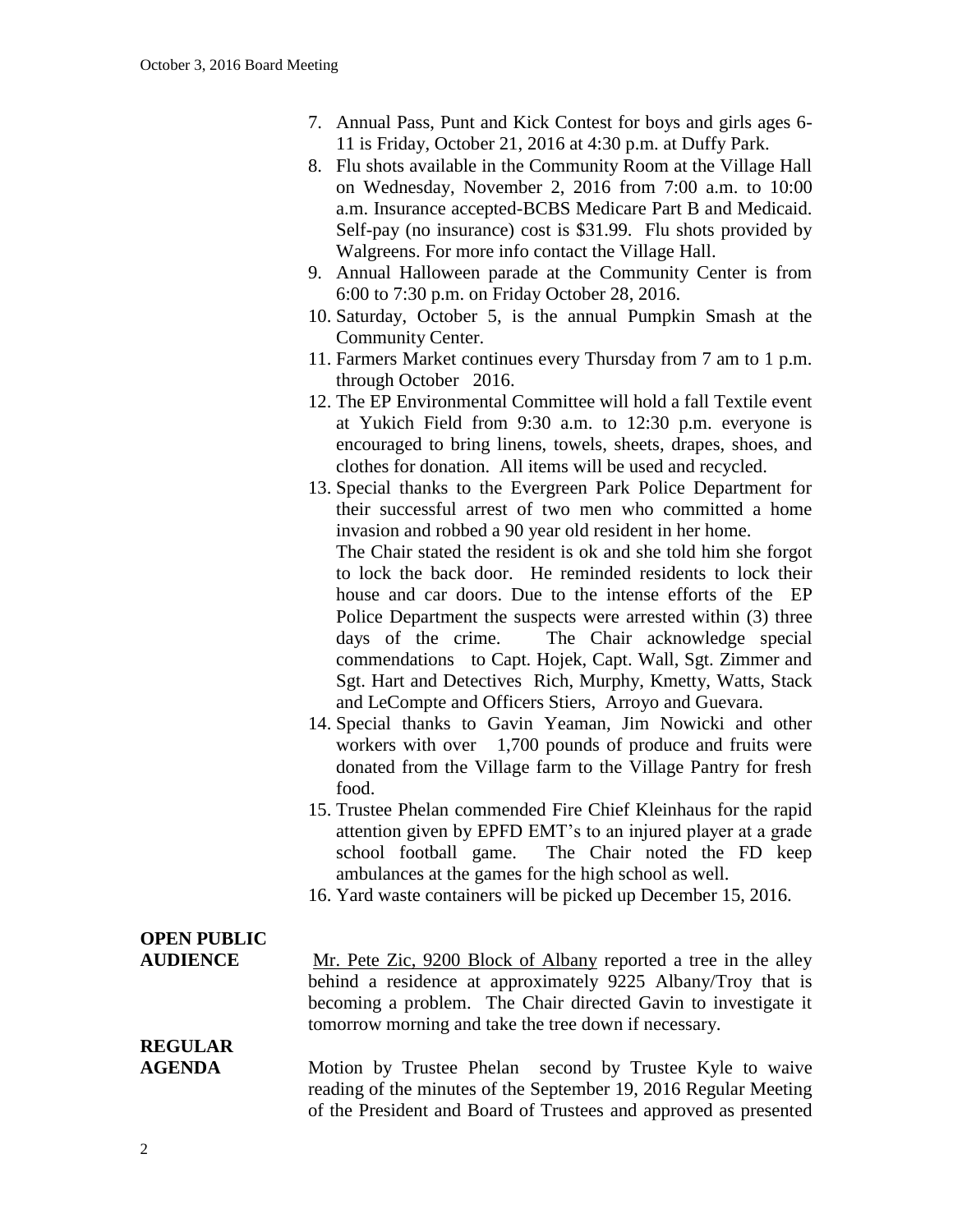and was passed by unanimous voice vote and so ordered by the Chair.

### **RESOLUTION**

**NO. 23-2016** Motion by Trustee McKeown second by Trustee Keane to approve **Resolution NO. 23-2016** with expenditures of the General Corporate Fund of \$ 580,813.11 and the Sewer and Water Fund of  $$ 67.022.20$  and the 95<sup>th</sup> Street TIF Fund, \$ 178.06 and the Street Bond Fund, \$ 17,140.00 for a total of \$ 665,153.37. Upon roll call, voting YES: Trustees Kyle, Marzullo, McQuillan, Keane, McKeown and Phelan; voting NO: NONE. The motion was passed and so ordered by the Chair.

**WATER COLLECTORS**

**REPORT** Motion by Trustee Marzullo second by Trustee McQuillan to accept for file and information the **Water Collector's** report for **September 2016** in the amount of \$ 728,275.23. The motion was passed by unanimous voice vote and so ordered by the Chair.

### **VILLAGE COLLECTOR'S**

**REPORT** Motion by Trustee McKeown second by Trustee McQuillan to accept for file and information the **Village Collector's** report for **September 2016** in the (Revised) amount of \$ 2,209,641.59 was approved as presented and passed by unanimous voice vote and so ordered by the Chair.

#### **BUSINESS**

**CERTIFICATES** Motion by Trustee Kyle second by Trustee Phelan to accept the business regulation certificate for **AFF Medical Group Orthopedics** located at 2850 W. 95<sup>th</sup> Street, Potter Pavilion, Suite 106 in Evergreen Park. Upon roll call, voting YES: Trustees Marzullo, McQuillan, Keane, McKeown, Phelan and Kyle; voting NO: NONE. The motion was passed and so ordered by the Chair.

#### **CROWN CASTLE CONDUIT AGREEMENT**

Motion by Trustee Phelan second by Trustee McQuillan to approve the conduit lease agreement between the Village of Evergreen Park and Crown Castle NG Central LLC. Upon roll call, voting YES: Trustees McQuillan, Keane, McKeown, Phelan, Kyle and Marzullo; voting NO: NONE. The motion was passed and so ordered by the Chair.

### **DUES**

### **NAT' LEAGUE**

**OF CITIES** Motion by Trustee McQuillan second by Trustee Keane to approve the request for the yearly membership dues 2016-2017 to National League of Cities in the amount of \$ 1,489.00. Upon roll call voting YES: Trustees Keane, McKeown, Phelan, Kyle, Marzullo and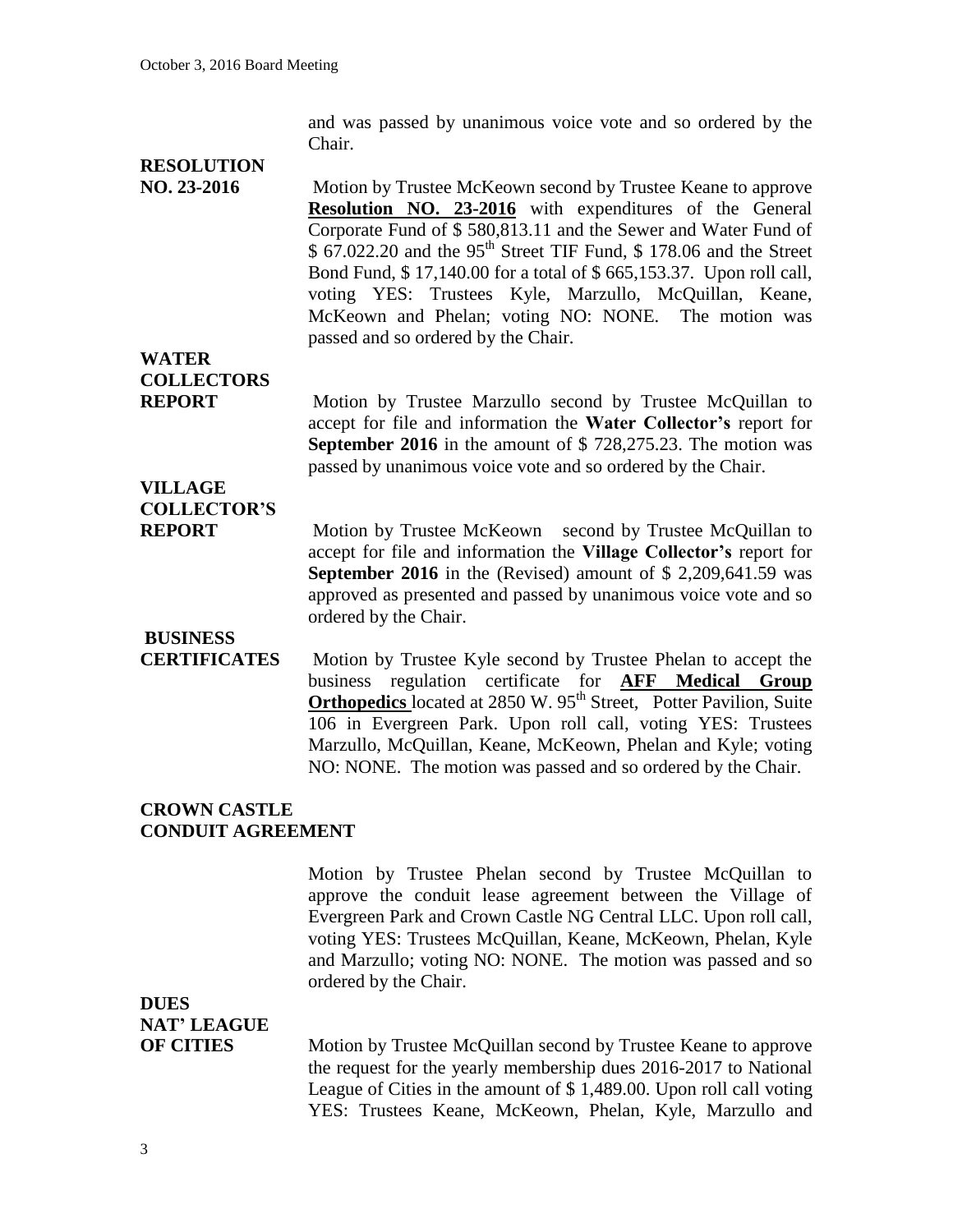McQuillan; voting NO: NONE. The motion was passed and so ordered by the Chair.

#### **PROCLAMATION HALLOWEEN**

Motion by Trustee McKeown second by Trustee Marzullo to approve the Proclamation, declaring *"Monday, October 31, 2016 as Halloween in the Village of Evergreen Park."* The Chair encouraged residents to attend the Recreation Department Parade festivities on Friday, October 28, 2016. Hours for trick or treat are until 6:00 p.m. without an adult and with an adult until 8:00 p.m. Upon roll call voting YES: Trustees McKeown, Phelan, Kyle, Marzullo, McQuillan, and Keane; voting NO: NONE. The Motion was passed and so ordered by the Chair.

## **PD REQUEST**

**VACANY/HIRE** Motion by Trustee Phelan second by Trustee Keane to approve Police Chief's Saunders request to declare (1) one vacancy in the patrol division and hire (1) one patrol officer from the existing May 2, 2016 Probationary Patrol Officer Eligibility List. Upon roll call voting YES: Trustees Phelan, Kyle, Marzullo, McQuillan, Keane and McKeown; voting NO: NONE. The Motion was passed and so ordered by the Chair.

#### **9800 AVERS**

**4- WAY STOP** Motion by Trustee Kyle second by Trustee Keane to approve the request from the residents located at 9800 Block of Avers to install a four-way stop at the intersection. The Chair implored everyone to drive on the side streets as if their own children lived on that block. Tickets will be written to offenders. Upon roll call voting YES: Trustees Kyle, Marzullo, McQuillan, Keane, McKeown and Phelan; voting NO: NONE. The Motion was passed and so ordered by the Chair.

# **ENGINEER'S**

**REPORT** Mr. Klass had no report.

# **ATTORNEY'S**

**REPORT** Mr. Cainkar had no report.

#### **DEPT.**

**HEADS** Mary Ann Diehl, OCS Director reported a road trip to Morton Arboretum on October 18, 2016 Mariano's Pharmacy will be giving flu shots at the next Senior Council Meeting on October 20, 2016. Also there will be a shredding event sponsored by South Division Credit Union on October 20, from 9:00 a.m. to Noon.